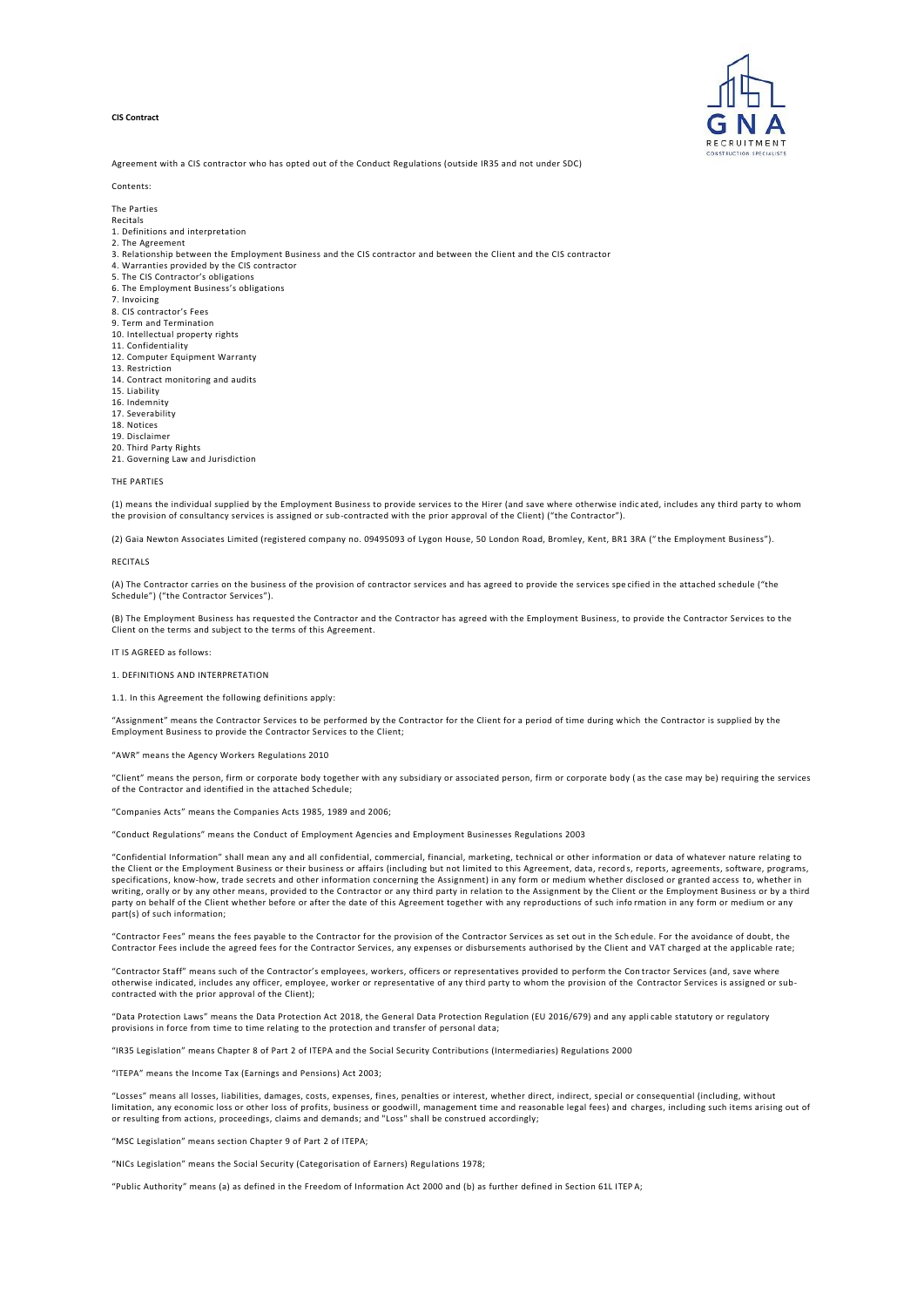"Reporting Requirements" means the requirements of the Income Tax (Pay as you Earn) (Amendment No. 2) Regulation s 2015;

"Specified Intermediary" means the party required to submit the report to HMRC in compliance with the Reporting Requirements; and

"Transparency Regulations" means the Modern Slavery Act 2015 (Transparency in Supply Chains) Regulations 2015.

1.2. Unless the context otherwise requires, references to the singular include the plural and references to the masculine include the feminine and vice versa.

1.3. The headings contained in this Agreement are for convenience only and do not affect their inter pretation.

1.4. Any reference, express or implied, to an enactment includes a reference to that enactment as from time to time amended, modified, extended, re-enacted, replaced or applied by or under any other enactment (whether before or after the date of this Agreement) and all subordinate legislation made (before or after this Agreement) under it from time to time.

# 2. THE AGREEMENT

2.1. This Agreement together with the Schedule ("the Agreement") constitutes the entire agreement between the Employment Business and the Contractor for the supply of the Contractor Services to the Client and governs the Assignment undertaken by the Contractor with the Client. This Agreement shall prevail over any other terms put forward by the Consultancy.

2.2. For the avoidance of doubt this Agreement shall not be construed as a contract of employment between any Contractor Staff supplied to provide the Contractor Services and either the Employment Business or the Client and any of the liabilities of an employer arising ou t of the Assignment shall be the liabilities of the Contractor.

2.3. No variation or alteration to this Agreement shall be valid unless the details of such variation are agreed between the Employment Business and the Contractor and set out in writing and a copy of the varied Agreement is given to the Contractor stating the date on or after which such varied Agreement shall appl y.

2.4. The Schedule shall specify the Client, the Contractor Fees payable by the Employment Business and such expenses as may be agreed, any notice period and any other information relevant to the Assignment.

3. RELATIONSHIP BETWEEN THE EMPLOYMENT BUSINESS AND THE CONTRACTOR AND BETWEEN THE CLIENT AND THE CONTRACTOR

3.1. The Employment Business is not obliged to offer Assignments to the Contractor and the Contractor is not obliged to accept any Assignment. Both parties acknowledge that there is no intention to create mutuality of obligation during any Assignment or between Assignments.

3.2. The Contractor acknowledges to the Employment Business that its services are supplied to the Employment Business as an independent contractor and that accordingly the responsibility of complying with all statutory and legal requirements relating to the Contractor Staff (inclu ding but not limited to matters of taxation and compliance with the immigration laws applicable to the jurisdiction in which the Contractor Services are provided) shall fall upon and be discharged wholly and exclusively by the Contractor.

3.3. Nothing in this Agreement shall render any member of the Contractor Staff an employee or worker of either the Employment Business or the Client. The Contract or shall ensure that none of the Contractor Staff holds themselves out as an employee or worker of either the Employment Business or the Client. In the event that any<br>person should seek to establish any liability or obligatio Employment Business or the Client, the Contractor shall upon demand indemnify the Employment Business and/or the Client and keep them indemnified in respect of any such liability or obligation and any related Losses which the Employment Business shall incur.

3.4. The Contractor acknowledges that no member of the Contractor Staff is an agency worker as defined under the AWR and that the AWR do not apply in relation to this Agreement or any Assignment under this Agreement. The Contractor shall indemnify and keep indemnified the Employment Business (or, as the case may be, the Client) against any Losses the Employment Business (or the Client) may suffer or incur as a result of any claim made by or on behalf of any member of the Contractor Staff under the AWR.

3.5. The Contractor shall provide the Contractor Services and subject to the prior written approval of the Client (which will not be unreasonably withheld or delayed) shall be entitled to assign or sub-contract the performance of the Contractor Services, provided that the Employment Business and the Client are reasonably satisfied that the assignee or sub-contractor has the required skills, qualifications, resources and personnel to provide the Contractor Services to the require d standard and that the terms of any such assignment or sub-contract contain the same acknowledgements under and obligations imposed by this Agreement.

3.6. Save as otherwise stated in this Agreement, the Contractor shall be entitled to supply its services to any third party d uring the term of this Agreement provided that this in no way compromises or is to the detriment of the supply of its services to the Client or amounts to a breach of this Agreement.

3.7. Neither the Contractor nor the Contractor Staff work under (or subject to the right of) supervision, direction or control by any person as to the manner in which they provide the Contractor Services. Accordingly, the Contractor shall be permitted to determine how it will provide the Con tractor Services and, subject to complying with any reasonable operational requirements of the Client, will have the flexibility to determine the number of hours required to provide, and the times during which it will provide, the Contractor Services. The Contractor will be at liberty to determine the location at which the Contractor Services will be provided, but where the Contractor Services are undertaken at the Client's site, the Contractor will comply with any reasonable requirements relating to working hours, and any other operational requirements in relation to that site.

### 4. WARRANTIES PROVIDED BY THE CONTRACTOR

4.1. The Contractor warrants to the Employment Business that:

4.1.1. by entering into and performing its obligations under this Agreement it will not thereby be in breach of any obligatio n which it owes to any third party;

4.1.2. the Contractor Staff have the necessary skills and qualifications to perform the Contractor Services;

4.1.3. the Contractor and the Contractor Staff providing the Contractor Services have agreed to opt out of the Conduct Regula tions and acknowledge that by accepting the terms of this contract that none of the Conduct Regulations apply to this Assignment. Further the Contractor warrants that it will only supply staff to perform the Contractor Services who have opted out of the Conduct Regulations and further tha t any person to whom the performance of the Contractor Services are assigned or sub-contracted has opted out of the Conduct Regulations;

4.1.4. the Contractor is either a sole trader or a personal service company but that it is not a "managed service company" as defined in either section 61B or section 339A of ITEPA and that it is compliant in all respects with ITEPA (including specifically both the IR35 Legislation and the M SC Legislation) and the NICs Legislation;

4.1.5. the Contractor is incorporated in the UK and that all directors are resident in the UK for tax purposes;

4.1.6. the Contractor will pay the Contractor Staff only into a nominated UK bank account in the Contractor's name;

4.1.7. all information the Contractor provides to the Employment Business in order to comply with the Reporting Requirements and clauses 5.1.12 and 5.1.15 is complete and accurate;

4.1.8. the Contractor will comply with the Data Protection Laws.

4.2. The Contractor shall procure that the Contractor Staff, any sub-contractor or assignee performing the Contractor Services warrant that they are not and do not operate as "managed service companies" as defined in section 61B and section 339A of ITEPA but that they are personal service companies which are compliant in all respects with ITEPA (including specifically the IR35 Legislation and the MSC Legislation) and the NICs legislation.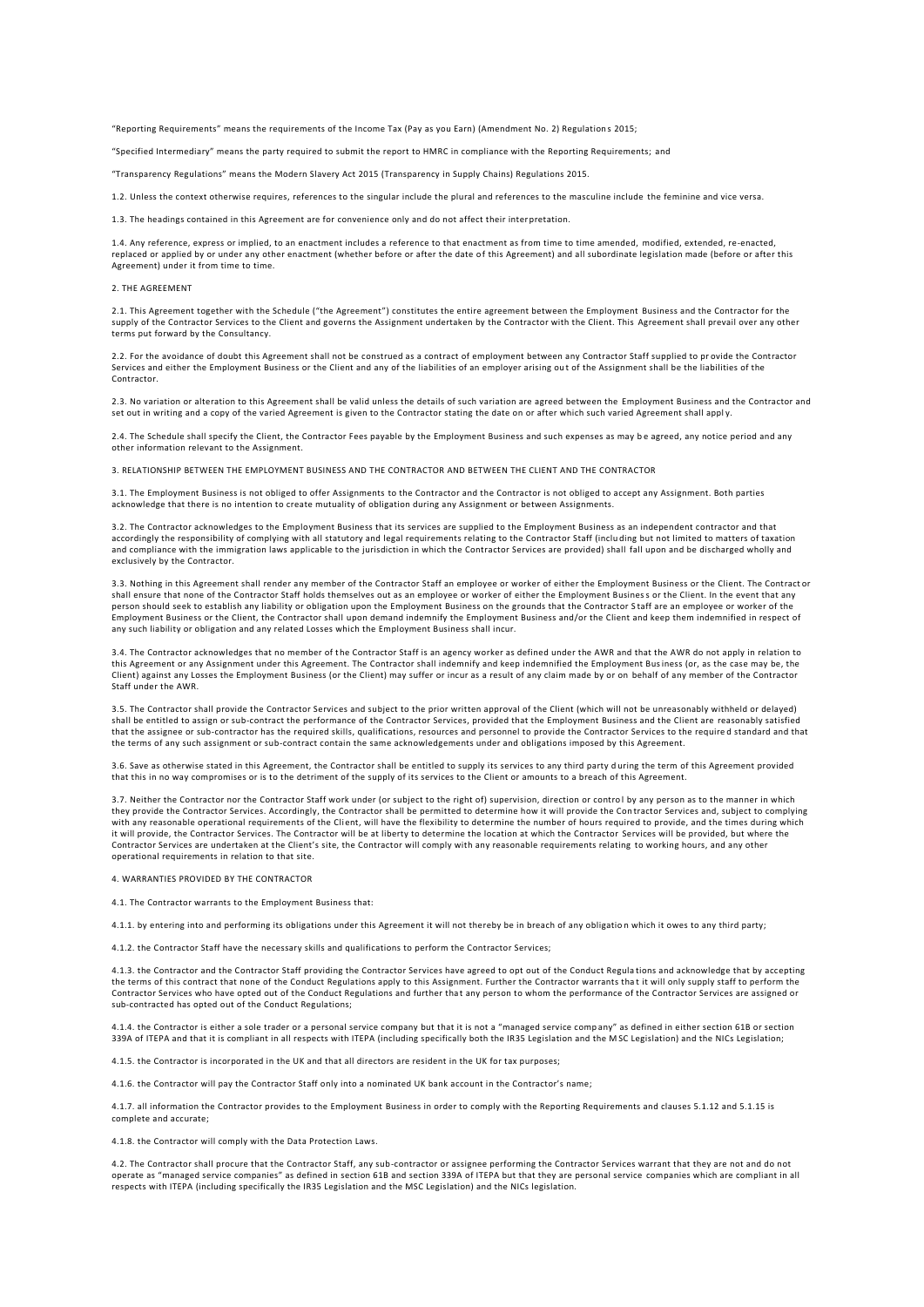4.3. Further to clause 3.7, the Contractor warrants that the Contractor Staff do not work under (or are not subject to the right of) supervision, direction or control of<br>any person as to the manner in which they provide th immediately that the Contractor Staff work under (or are subject to the right of) supervision, direction or control of any person.

#### 5. THE CONTRACTOR'S OBLIGATIONS

5.1. The Contractor agrees on its own part and on behalf of the Contractor Staff as follows:

5.1.1. to observe any relevant rules and regulations of the Client's establishment or the premises where the Contractor Services are being performed to which attention<br>has been drawn or which the Contractor might reasonabl they are reasonably applicable to the Contractor and the Contractor Staff;

5.1.2. to take all reasonable steps to safeguard its own safety, the safety of the Contractor Staff and the safety of any oth er person who may be affected by the actions of the Contractor Staff whilst on the Assignment;

5.1.3. to comply with the Data Protection Laws in respect of any personal data which the Contractor is granted access to for the purpose of or by reason of the performance of the Contractor Services;

5.1.4. not at any time to divulge to any person, nor use for its own or any other person's benefit, any Confidential Informat ion relating to the Client's or the Employment Business' employees, business affairs, transactions or finances;

5.1.5. not to engage in any conduct detrimental to the interests of the Employment Business and/or the Client which includes any conduct which could bring the Employment Business and/or the Client into disrepute and/or which results in the loss of custom or business for the Employment Business and/or the Client;

5.1.6. Not to, save with the prior written consent of the Employment Business, directly or indirectly, either alone or with o r on behalf of any person, firm, company or entity and whether on his/her own account or as principal, partner, shareholder, director, employee, consultant or in any other capacity whatsoever: for six months following the Termination Date/ End of Assignment and in competition with the Company or any Group Company canvass or solicit business or custom from the Client;

5.1.7. not to commit any act or omission constituting unlawful discrimination against or harassment of any member of the Empl oyment Business's or the Client's staff;

5.1.8. not to sub-contract or assign to any third party any of the Contractor Services which it is required to perform under the Assignment except in accordance with clause 3.5;

5.1.9. to provide the Client and/or the Employment Business with any progress reports as may be requested from time to time ;

5.1.10. to notify the Employment Business forthwith in writing if it should become insolvent or if any of the circumstances s et out in clauses 9.2.5 to 9.2.7 apply;

5.1.11. to confirm in writing whether or not the Contractor Staff have a material interest (as defined in section 51 ITEPA) in the Contractor. A "material interest" includes holding more than 5% of the shares of the Contractor;

5.1.12. to comply with all relevant legal obligations, including but not limited to ITEPA, the NICs Legislation, V AT legislation and the Companies Acts and all statutory obligations;

5.1.13. to provide the Employment Business with all such information it may require to comply with (a) the Reporting Requirem ents where it is the Specified Intermediary or (b) any contractual obligations the Employment Business has to provide information to the Specified Intermediary (where it is a party other than the Employment Business) to enable the Specified Intermediary to comply with its Reporting Requirements;

5.1.14. to provide the Employment Business on request, with any information required to comply with Transparency Regulations;

5.1.15. to notify the Employment Business in writing immediately if it becomes subject to a HMRC investigation or compliance activity including but not limited to any of ITEPA, the NICs legislation or VAT legislation;

5.1.16. to update the Employment Business promptly where any of the information required under clause 5.1.12 to 5.1.14 change s; and

5.1.17. to provide at its own cost, subject to any agreement to the contrary specified in the Schedule all such necessary equipment as is reasonable for the adequate performance by the Contractor Staff of the Contractor Services.

5.2. If the Contractor is unable for any reason to provide the Contractor Services during the course of the Assignment, the Contractor should inform the Employment Business as soon as is reasonably practicable but, in any event, by providing 7 days' written notice, informing the Employmen t Business that it is unable to provide the Contractor Services so as to enable the Employment Business to discharge its obligations to the Client.

5.3. If, either before or during the course of an Assignment, the Contractor becomes aware of any reason why it or the Contra ctor Staff may not be suitable for an Assignment, the Contractor shall notify the Employment Business without delay.

5.4. The Contractor acknowledges that any breach of its obligations set out in this clause may cause the Employment Business to suffer Loss and that the Employment Business reserves the right to recover such Losses from the Contractor by way of set off or deduction from any sums owed by t he Employment Business to the Contractor.

#### 6. THE EMPLOYMENT BUSINESS'S OBLIGATIONS

6.1. Throughout the term of this Agreement the Employment Business will:

6.1.1. pay the Contractor the agreed Contractor Fees in respect of the provision of the Contractor Services in accordance wit h clause 8 below, subject to any right of set off or deduction in clause 5.4;

6.1.2. provide the Contractor with the information set out in the Schedule in order for the Contractor to arrange for the provision of the Contractor Services; and

6.1.3. advise the Contractor of any health and safety information or advice which it receives from the Client which may affect the Contractor Staff during the Assignment.

#### 7. TIMESHEETS

7.1. Upon completion of the Assignment, or as may be agreed and specified in the Schedule, at the end of each week of the Assignment the Contractor shall deliver to the Employment Business its signed timesheet for the Contractor Fees due from the Employment Business to the Contractor showing the time spent b y the Contractor in providing the Contractor Services.

7.2. The Contractor shall obtain the signature of an authorised representative of the Client as verification of execution of the provision of the Contractor Service for each of its timesheets.

7.3. The Contractor's timesheet must be received by the Employment Business by no later than 12:00 on Tuesday following the w eek to which it relates. The Contractor's timesheet should bear the Contractor's name and the number of hours worked each day.

7.4. The Employment Business shall not be obliged to pay any fees to the Contractor unless a timesheet has been properly subm itted by the Contractor in accordance with this clause 7 and until the Client has verified the execution of the Assignment.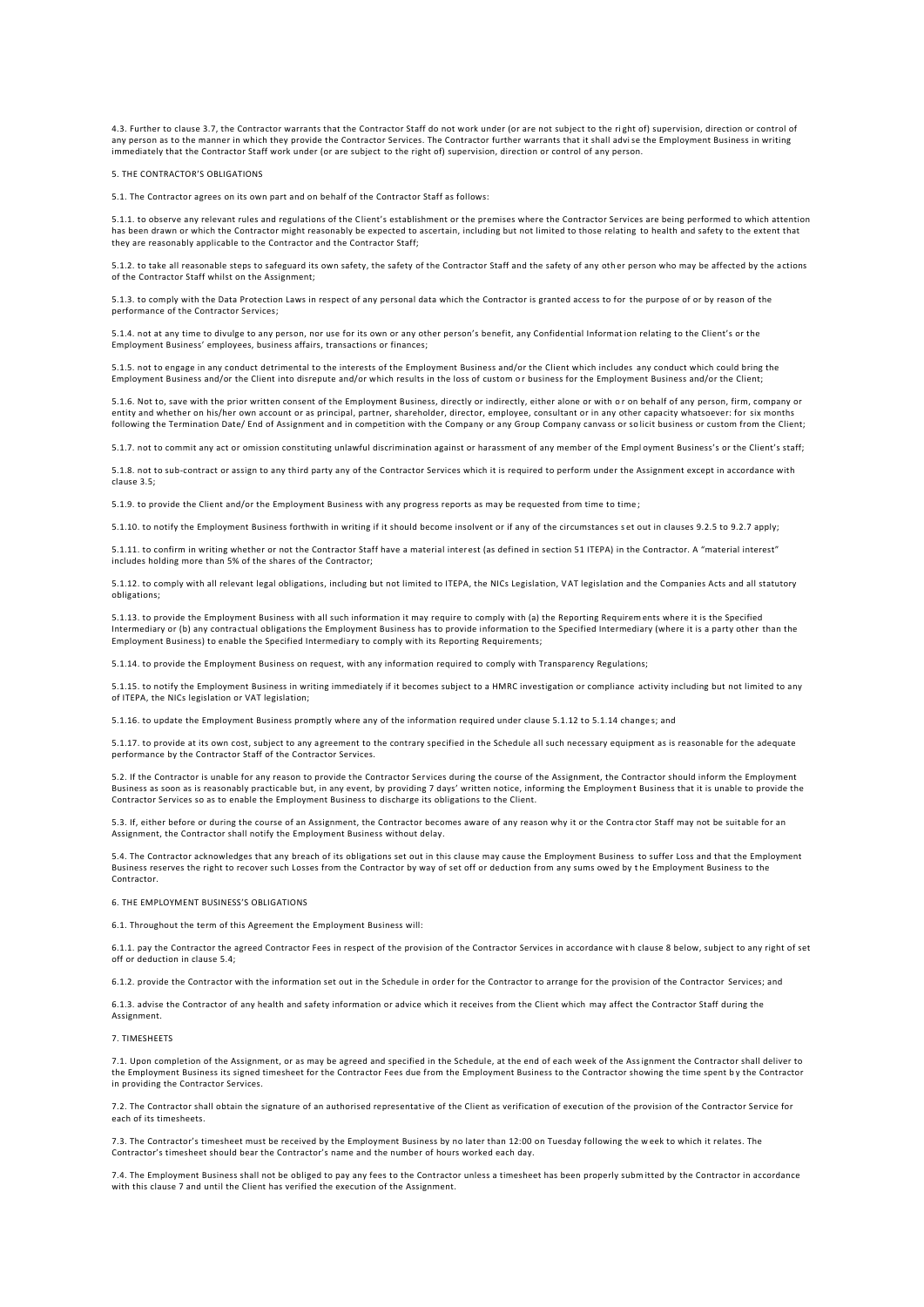### 8. CONTRACTOR FEES

8.1. The Employment Business will pay the Contractor the Contractor Fees each Friday, 1 week in arrears, to:

8.1.1. the satisfactory performance of the Services;

8.1.2. the Contractor's compliance with this Agreement;

8.1.3. the Employment Business's receipt of the Contractor's timesheet in accordance with clause 7 above.

8.1.4. 'No Show' Policy: As in Clause 5.2 above The Contractor is required to give 7 days' notice for resignation or holiday; should the Contractor fail to comply this will result in the Contractor Fees being paid within 60 days of the scheduled Friday, and not a week in hand as outlined in Clause 8.1 above.

8.2. The Contractor shall be responsible for any PAYE Income Tax and National Insurance Contributions and any other taxes and deductions payable in respect of the Contractor Staff for the Assignment.

8.3. The Employment Business will pay the Contractor Fees to the Contractor and not to any third party or member of the Contractor Staff, any sub-contractor or assignee. The Employment Business will pay the Contractor Fees into a UK business bank account only.

8.4. The Employment Business shall not be obliged to pay the Contractor for any periods during which the Contractor Services are not provided, whether this is due to the Contractor being unable to provide the Contractor Services or where the Client does not require the Contractor Services or otherwise in respect of holidays, illness or absence of the Contractor Staff.

8.5. The Contractor shall bear the cost of any training which the Contractor Staff may require in order to perform the Contra ctor Services.

8.6. Where a contractor engages with the agency directly they agree to an administration fee limited to a maximum charge of £20 per payment. This amount is subject to the hours and days worked

#### 9. TERM AND TERMINATION

9.1. This Agreement shall commence on the date set out in the Schedule and shall continue until completion of the Contractor Services to the reasonable satisfaction of the Client at which time this Agreement shall expire automatically unless previously terminated by either the Employment Busi ness or the Contractor giving the other party the period of notice specified in the attached Schedule.

9.2. Notwithstanding clauses 9.1 and 9.3 of this Agreement, the Employment Business may without notice and without liability instruct the Contractor to cease work on the Assignment at any time, where:

9.2.1. the Contractor has acted in breach of the rules and regulations applicable to third parties providing services to the Client; or

9.2.2. the Contractor has committed any serious or persistent breach of any of its obligations under this Agreement; or

9.2.3. the Client reasonably believes that the Contractor has not observed any condition of confidentiality from time to time ; or

9.2.4. the Client is dissatisfied with the Contractor's provision of the Contractor Services and has terminated the Assignment; or

9.2.5. either the Client or the Contractor is dissolved, ceases to conduct all (or substantially all) of its business, is or becomes unable to pay its debts as they fall due, is or becomes insolvent or is declared insolvent, or convenes a meeting or makes or proposes to make any arrangement or composition with its creditors; or

9.2.6. an administrator, administrative receiver, liquidator, receiver, trustee, manager or similar is appointed over any of the assets of the Client or the Contractor; or

9.2.7. an order is made for the winding up of either the Client or the Contractor, or where either the Client or the Contractor passes a resolution for its winding up (other than for the purpose of a solvent company reorganisation or amalgamation where the resulting entity will assume all the obligations of the other party under this Agreement); or

9.2.8. the Employment Business suspects or has notice that that the Contractor has not complied with any of the requirements of ITEPA, the NICs Legislation or VAT requirements; or

9.2.9. any member of the Contractor Staff is suspected of any fraud, dishonesty or serious misconduct; or

9.2.10. the Contractor is unable to perform the Contractor Services for 1 or more days; or

9.2.11. the Employment Business knows or suspects that the Contractor or the Contractor Staff work under (or subject to the right of) supervision, direction or control of any person as to the manner in which they provide the Contractor Services in breach of this Agreement; or

9.2.12. either of the Client or the Contractor fails to provide accurate and sufficient evidence that neither the Contractor nor the Contractor Staff work under (or subject to the right of) supervision, direction or control of any person as to the manner in which they p rovide the Contractor Services; or

9.2.13. the Contractor fails to comply with clause 14.3; or

9.2.14. the Employment Business knows or suspects that the Client is a Public Authority; or

9.2.15. the Employment Business knows or suspects that either the Contractor or the Contractor Staff have breached the Data Protection Laws.

9.3. The Contractor acknowledges that the continuation of the Assignment is subject to and conditioned by the continuation of the contract entered into between the Employment Business and the Client. In the event that the contract between the Employment Business and the Client is terminated for any reaso n the Assignment shall cease with immediate effect without liability to the Contractor.

9.4. Failure by the Contractor to give full and proper notice of termination as required in the Schedule attached shall constitute a breach of contract and shall entit le the Employment Business to claim damages from the Contractor for any resulting Losses suffered by the Employment Business.

### 10. INTELLECTUAL PROPERTY RIGHTS

The Contractor acknowledges that all copyright, trademarks, patents and other intellectual property rights deriving from the provision of the Contractor Services, by the Contractor, the Contractor Staff and/or any third party to whom the Contract is assigned or sub-contracted, for the Client during the Assignment shall belong to the Client, save such rights as may be expressly owned or retained by the Contractor and set out in the Schedule. Accordingly, the Contractor shall (and shall procure that any relevant member of the Contractor Staff shall) execute all such documents and do all such acts as the Employment Business shall from time to time require in order to give effect to the Client's rights pursuant to this clause.

#### 11. CONFIDENTIALITY

11.1. In order to protect the confidentiality and trade secrets of the Client and/or the Employment Business and without prej udice to every other duty to keep secret all information given to it or gained in confidence the Contractor agrees on its own part and on behalf of its Contractor Staff as follows: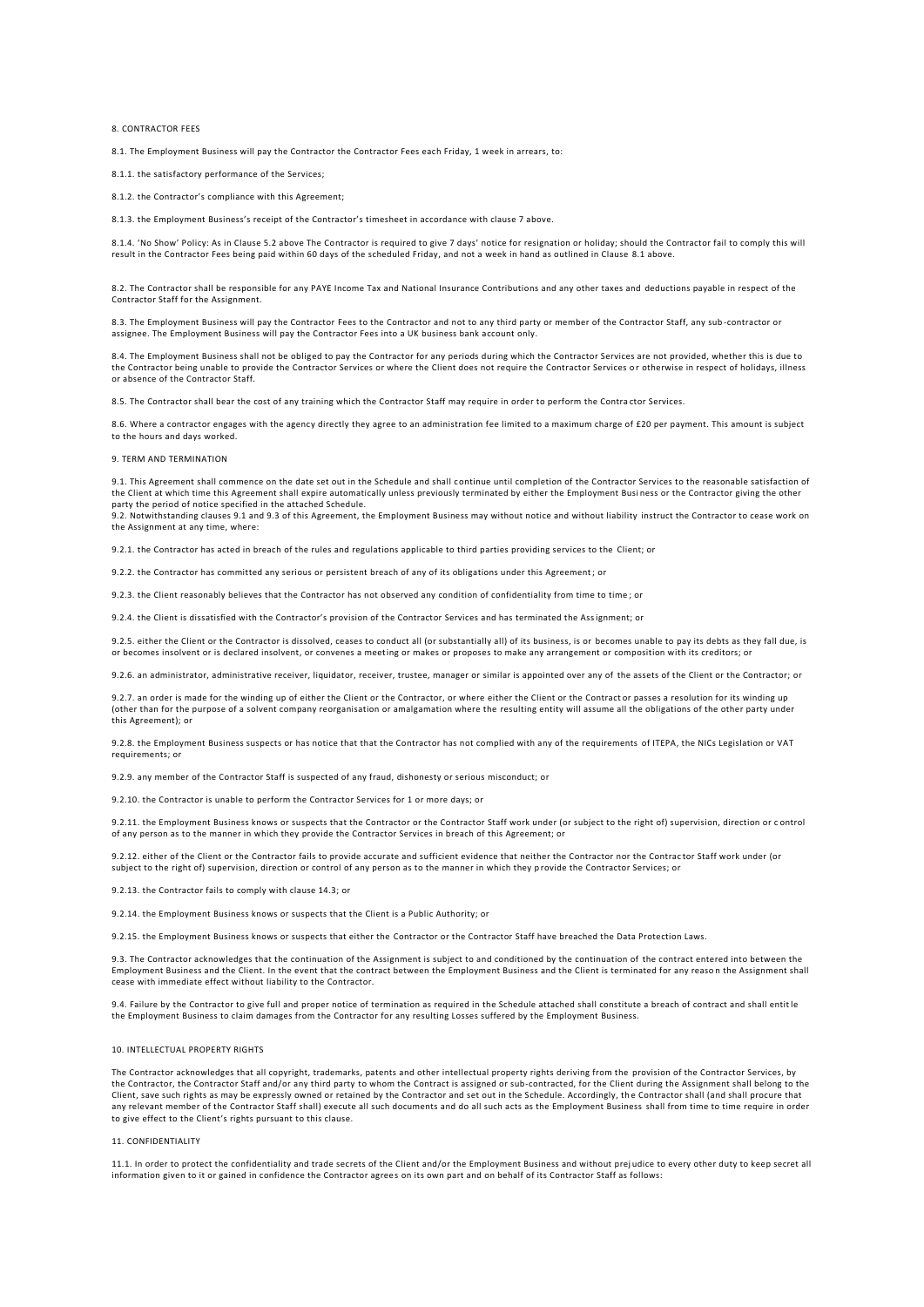11.1.1. not at any time whether during or after the Assignment (unless expressly so authorised by the Client or the Employmen t Business as a necessary part of the performance of its duties) to disclose to any person or to make use of any of the trade secrets or Confidential Information of the Client or the Empl oyment Business with the exception of information already in the public domain;

11.1.2. to deliver up to the Client or the Employment Business (as directed) at the end of the Assignment all documents and other materials belonging to the Client (and all copies) which are in its possession including documents and other materials created by it or the Contractor Staff du ring the course of the Assignment;

11.1.3. not at any time to make any copy, abstract, summary or précis of the whole or any part of any document or other material belonging to the Client except when required to do so in the course of its duties under the Assignment in which event any such item shall belong to the Client or the Employment Business as appropriate.

#### 12. COMPUTER EQUIPMENT WARRANTY

The Contractor shall ensure that any computer equipment and associated software which it provides to the Contractor Staff for the purpose of providing the Contractor Services contains anti-virus protection with the latest released upgrade from time to time.

#### 13. RESTRICTION

The Contractor shall not and shall procure that the Contractor Staff shall not during the Assignment or for a period of 12 months following the termination of the Assignment supply the services of the Contractor Staff directly, or through any other person, firm or company, to any Client for whom it has carried out the Assignment at any time during the previous 12 months [save in the case of supply through an Employment Business or recruitment consultancy with whom the Contractor was a lso registered at the date of commencement of the Assignment].

## 14. CONTRACT MONITORING AND AUDITS

14.1. The Employment Business reserves the right to audit the Contractor on an ad hoc basis to ensure compliance with this Agreement and all statutory requi rements in relation to all Contractor Staff supplied to provide the Contractor Services including but not limited to ITEPA and the NICs legislation. The Employment Business will give the Contractor 5 days' notice of such audit.

# 14.2. To assist the Employment Business in its audit the Contractor will:

14.2.1. maintain such records as are necessary to comply with this Agreement and al l statutory requirements in relation to all Contractor Staff supplied to provide the Contractor Services, and will provide copies of the same to the Employment Business on request;

14.2.2. provide the Employment Business with access to its premises and all records relating to all Contractor Staff supplied to provide the Contractor Services.

14.3. If having conducted an audit, the Employment Business requires the Contractor to take any action the Contractor shall t ake such action within the time period specified in writing by the Employment Business. If the Contractor fails to take such action or to rectify the matter to the Emp loyment Business's satisfaction, the Employment Business can terminate this Agreement in accordance with clause 9.

# 15. LIABILITY

# 15.1. The Contractor shall:

15.1.1. be liable for any and all Losses or injury to any party resulting from the deliberate and/or negligent acts or omissi ons of the Contractor or Contractor Staff during an Assignment, or for the acts or omissions of any assignee or sub-contractor to whom the Contractor assigns or sub-contracts the performance of the Contractor Services, during an Assignment;

15.1.2. obtain adequate employer's liability Insurance, public liability insurance, professional indemnity insurance and any other suitable policies of insurance in respect of the Contractor and the Contractor Staff. The Contractor shall maintain such insurances for the duration of the Assignment and following termination of the Assignment for the period specified. The Contractor shall make a copy of the policy available to the Employment Business upon request;

15.1.3. be liable for any defects arising in relation to the Contractor Services and shall rectify at its own cost such defects as may be capable of remedy within a reasonable period from notification of such defects by either the Employment Business or the Client; and

15.1.4. for any breaches of the Data Protection Laws by the Contractor or the Contractor Staff.

### 16. INDEMNITY

16.1. Save to the extent any such Losses result solely from any act or omission of the Employment Business or the Client, the Contractor shall indemnify and ke ep indemnified the Employment Business against any Losses suffered or incurred by the Employment Business by reason of any proce edings, claims or demands by any third party;

16.1.1 (including specifically, but without limitation, HM Revenue and Customs and any successor, equivalent or related body pursuant to the IR35 Legislation and/or any of the provisions of ITEPA or the NICs Legislation (and/or any supporting or consequential secondary legislation relating thereto)); or

16.1.2 arising out of any non-compliance with, and/ or as a result of any breach of this Agreement or the Data Protection Laws by either the Contractor or the Contractor Staff.

#### 17. SEVERABILITY

If any of the provisions of this Agreement shall be determined by any competent authority to be unenforceable to any extent, such provision shall, to that extent, be<br>severed from the remaining terms, which shall continue t

#### 18. NOTICES

All notices which are required to be given in accordance with this Agreement shall be in writing and may be delivered persona lly or by first class prepaid post to the registered office of the party upon whom the notice is to be served or any other address that the party has notified the other party in w riting, by email or facsimile transmission. Any such notice shall be deemed to have been served: if by hand when delivered, if by first class post 48 hours following posting and if by email or facsimile transmission, when that email or facsimile is sent.

#### 19. DISCLAIMER

The Employment Business makes no representation, nor does it accept any responsibility for ensuring that the terms of this Agreement are an accurate reflection of the relationship between the Client and the Contractor. Furthermore, the Employment Business accepts no liability to indemnify the Contractor for any Losses incurred by<br>the Contractor whether by reason of tax or other statutor

# 20. THIRD PARTY RIGHTS

20.1. Save as set out in clause 20.2, none of the provisions of this Agreement is intended to be for the benefit of or enforceable by third parties (other than permitted<br>assignees who shall be entitled to enforce the provi 1999 is excluded.

20.2. The Client shall be entitled to rely on and enforce the provisions of clause 3.4 and the indemnities given by the Consu ltancy in favour of the Client, notwithstanding that the Client is not a party to this Agreement.